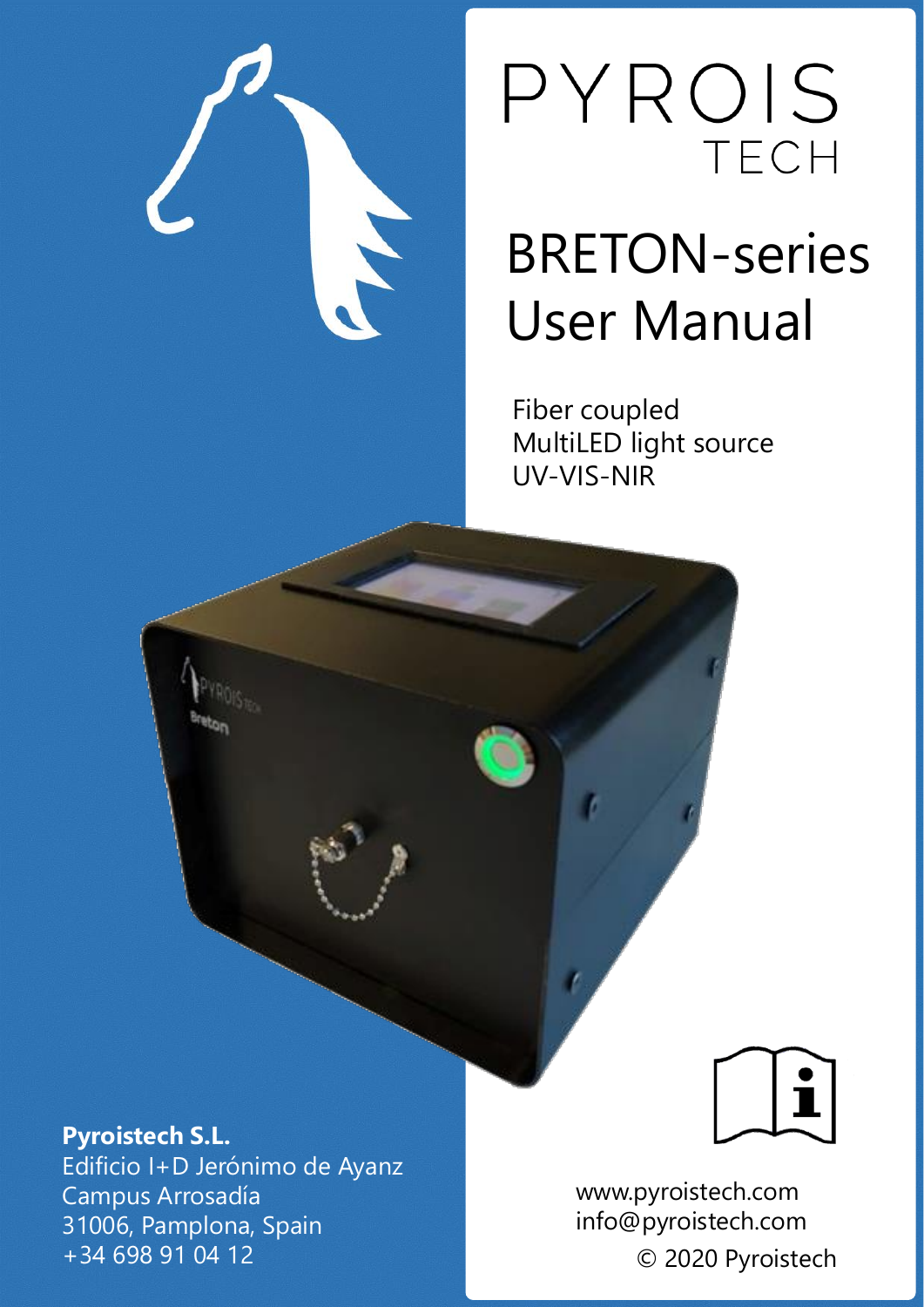

All rights reserved. No part of this publication may be reproduced, stored in a retrieval system, or transmitted, by any means, electronic, mechanical, photocopying, recording, or otherwise, without written permission from Pyroistech S.L.

This manual accompanies a product order and is subjected to the condition that it shall not, by way of trade or otherwise, be lent, re-sold, hired out or otherwise circulated without the prior consent of Pyroistech S.L. in any form of binding or cover other than that in which it is published.

The specifications indicated in this manual are subject to change without prior notice.

#### **Disclaimer**

Every effort has been made to make this manual as complete and as accurate as possible, but no warranty is implied on it. The information provided is on an "as is" basis. Pyroistech S.L. shall have neither liability nor responsibility to any person or entity with respect to any loss or damages arising from the information contained in this manual.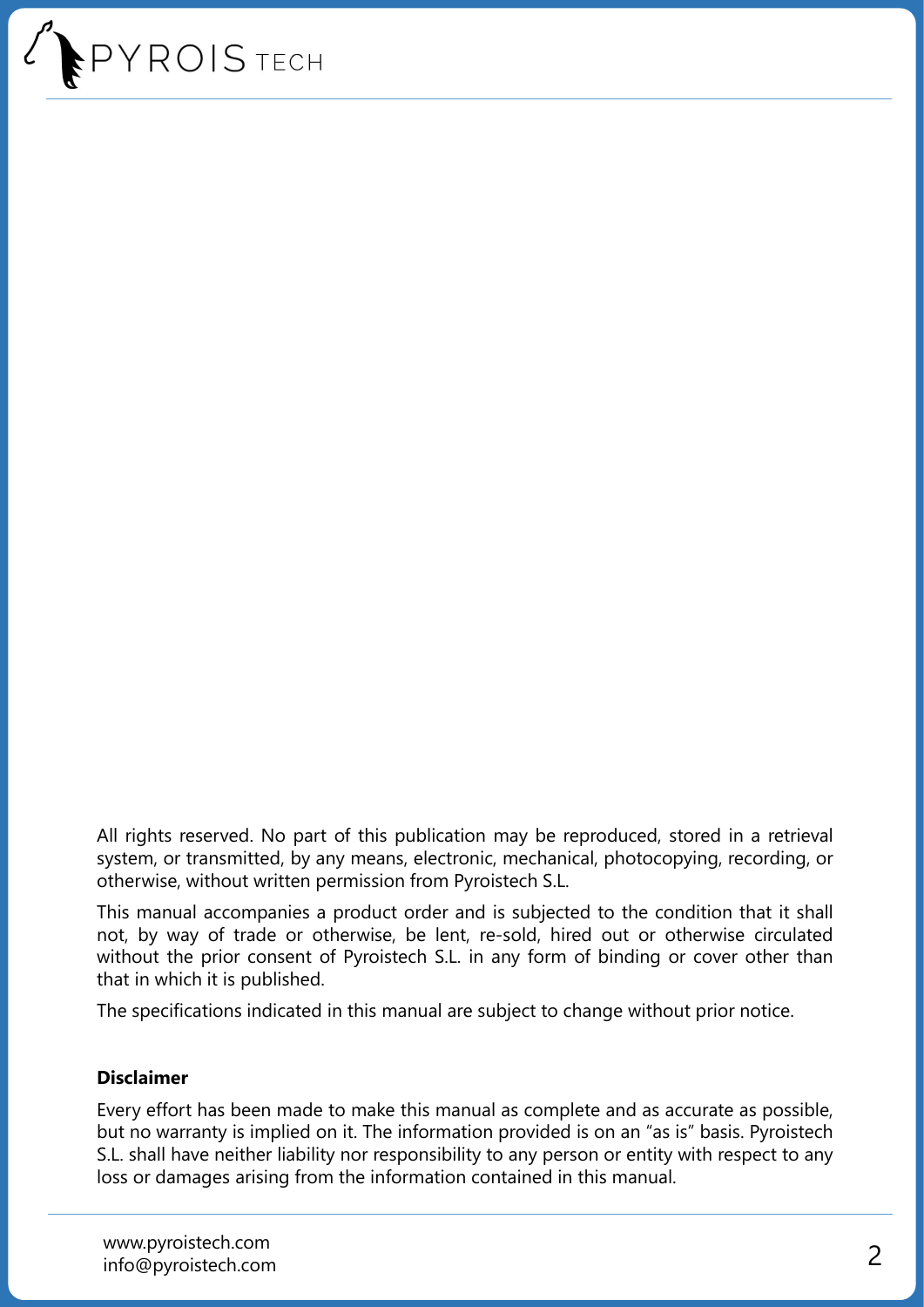

# **Table of Contents**

| 2.6.2 Control of the output current of the LEDs 9 |  |
|---------------------------------------------------|--|
|                                                   |  |
|                                                   |  |
|                                                   |  |
|                                                   |  |
|                                                   |  |
|                                                   |  |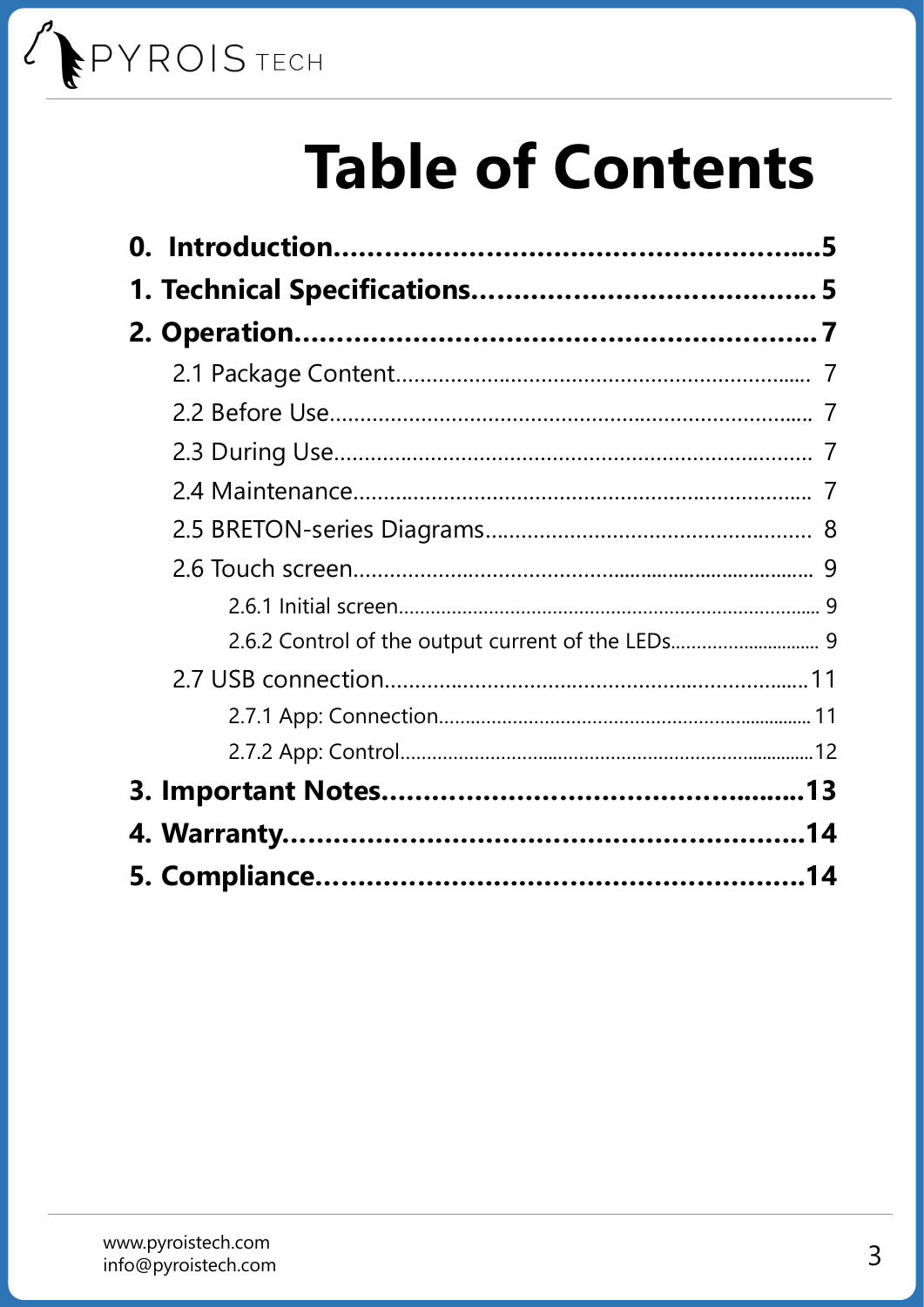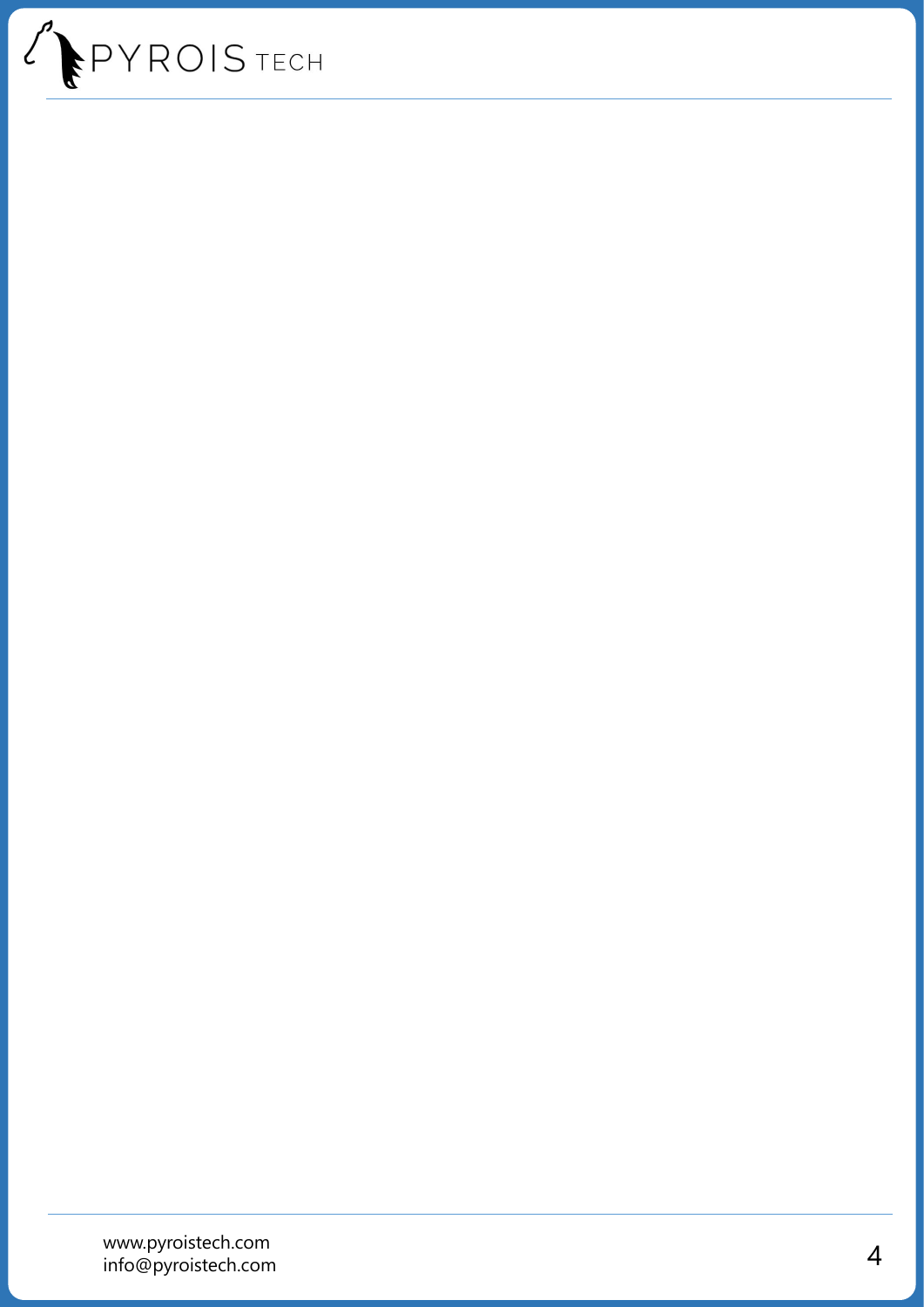<span id="page-4-0"></span>

### **0. Introduction**

Thank you for purchasing this BRETON light source from Pyroistech S.L. This document describes the BRETON light source and provides you with instructions for its correct operation. Please do not hesitate to contact us through **[info@pyroistech.com](mailto:info@pyroistech.com)** if you have any questions or doubts about this manual.

BRETON is the broadband multiLED light source different peak wavelengths in the UV-VIS-NIR range. The current through each LED can be controlled with 1% precision through a touch screen or a USB connection to the computer.

This light source has been designed to obtain a high coupling efficiency to optical fiber through a SMA connector. It has been conceived as a user friendly, compact and silent tool, being ideal for fluorescence, spectroscopy and general fiber illumination applications.

# **1. Technical Specifications**

#### **General characteristics**

- Several peak wavelengths in the 400 800 nm range
- Fast stabilization time (1 min)
- 1% precision current control through touch screen or USB
- SMA output connector
- Stable throughout the working spectral range
- Compact size (15.2 x 15.2 x 13.5 cm)
- Ventilation system: fan
- Quality materials for a long life

#### **Available models**

- *BRETON 12*: 12 LEDs with 6 peak wavelengths: violet (400 nm), blue (3x450 nm), green (525 nm), amber (590 nm), deep red (4x665 nm), far red (2x730 nm)
- *BRETON 7*: 7 LEDs with 6 peak wavelengths: blue (450 nm), cyan (500 nm), green (520 nm), lime (2x540 nm), amber (590 nm), red (623 nm)
- *BRETON 4*: 12 LEDs with 4 peak wavelengths: blue (3x450 nm), green (3x520 nm), red (3x623 nm), white (3x6500 K)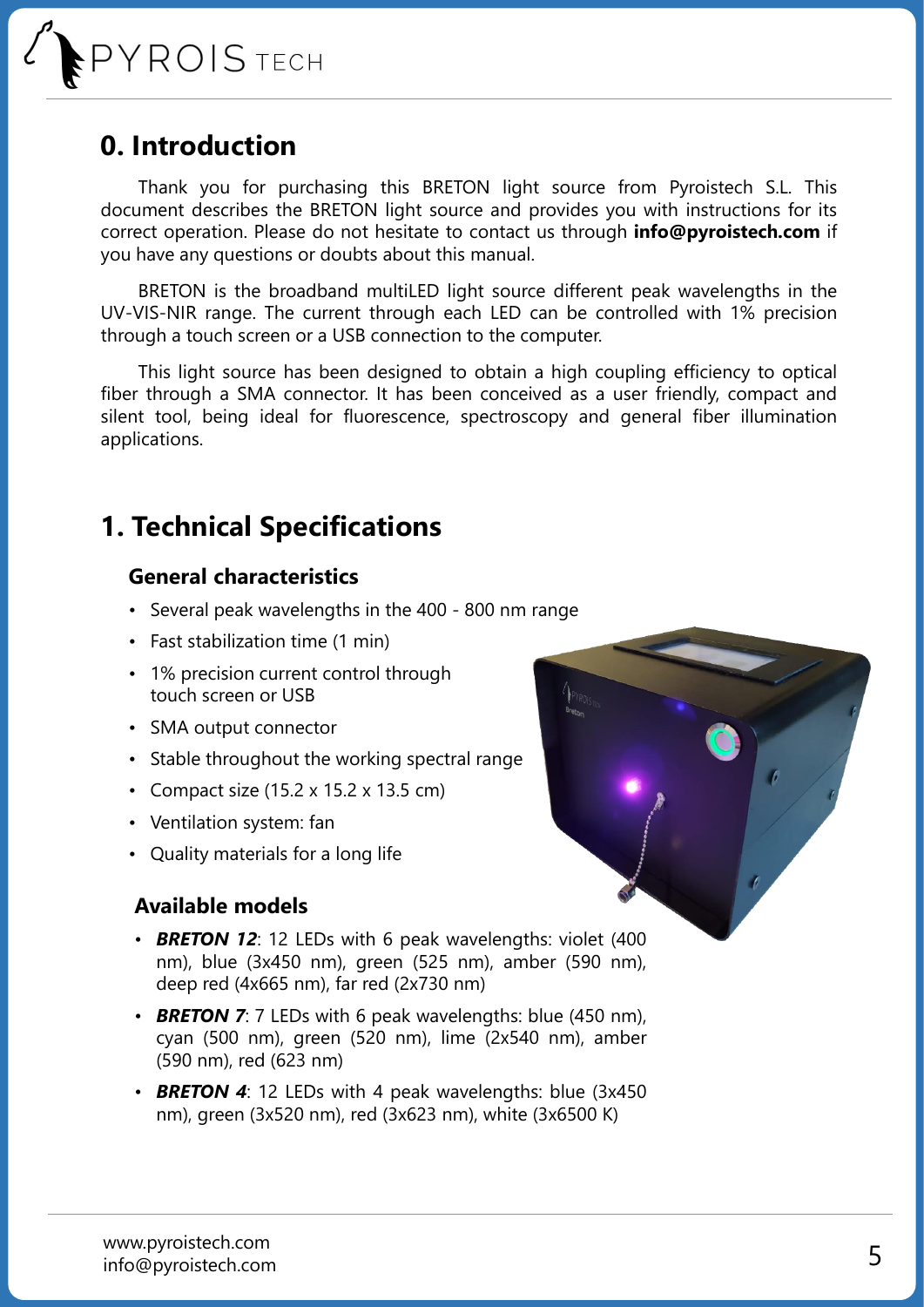<span id="page-5-0"></span>

| $\lambda$ (nm) | $N^{\circ}$ of<br><b>LEDs</b> | Power (mW)<br>Ø 1 mm, NA 0.5 | Power (mW)<br>Ø 1.5 mm, NA 0.5 |
|----------------|-------------------------------|------------------------------|--------------------------------|
| 400            |                               | 1.25                         | 3.47                           |
| 450            | 3                             | 8.49                         | 22.15                          |
| 525            |                               | 2.10                         | 4.27                           |
| 590            |                               | 1.99                         | 4.85                           |
| 665            | 4                             | 6.50                         | 18.68                          |
| 730            | 2                             | 6.22                         | 13.89                          |

#### **Optical characteristics Model BRETON 12 (1)**

(1) Typical configuration of LEDs. Power measured with a Si photodiode (OPHIR™ )



#### **Spectra Model BRETON 12**

(2) Normalised spectrum measured with a spectrometer with all the LEDs at their maximum current

(3) Normalised spectrum of each of the LEDs contained in the BRETON 12 multiLED light source.

**Electrical characteristics**

| Power<br>input | V <sub>ini</sub>  | 12 V                  |
|----------------|-------------------|-----------------------|
|                | I <sub>IN</sub>   | 3 A max               |
|                | Connector<br>type | DC<br>female<br>2.1mm |

#### **Other characteristics**

| Output<br>connector   | <b>SMA 905</b> |  |
|-----------------------|----------------|--|
| <b>Working T</b>      | $<$ 50 °C      |  |
| <b>Humidity</b>       | < 80% RH       |  |
| Cooling               | Fan            |  |
| Stabilization<br>time | 1 min typ.     |  |
| <b>Size</b>           | 152x152x135 mm |  |
| Weight                | kq             |  |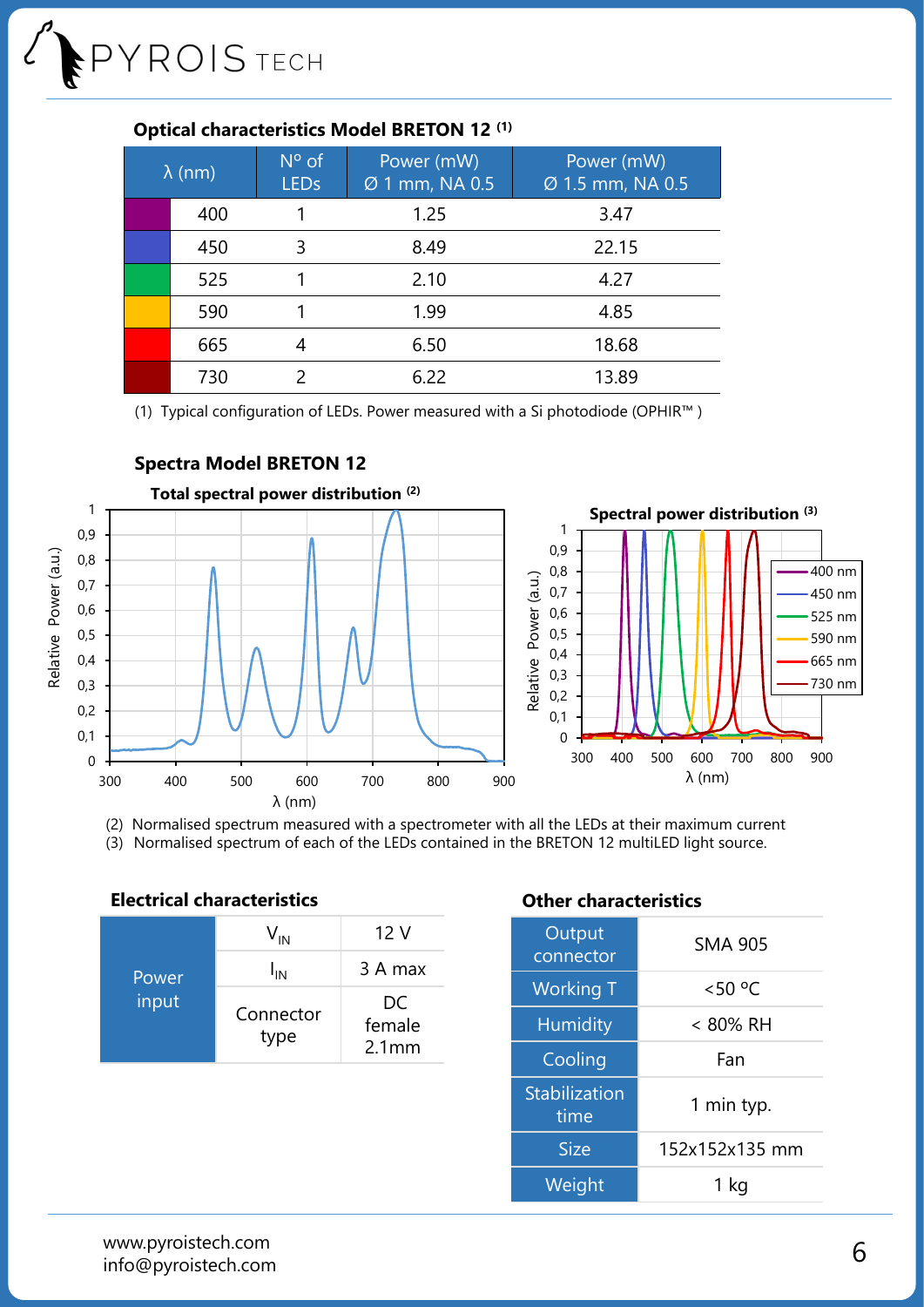<span id="page-6-0"></span>

## **2. Operation**

#### **2.1 Package Content**

- Requested BRETON light source
- Power source: input 100 240 V~, 50 60 Hz.
- Power cord
- User's manual

Inspect carefully the devices and make sure there is no damage. On the contrary, do not employ the light source and please contact us through **[info@pyroistech.com](mailto:info@pyroistech.com)** for repair or replacement information.

#### **2.2 Before use**

Insert the plug of the power cord into the power supply and connect the power cord to the power outlet. Then, introduce the plug of the power supply into the light source power input (DC female type).

Unscrew the cap of the SMA 905 connector on the front face of the light source and connect the fiber cable. Always do this step before turning on the light source. Connect the source to the computer through the USB cable.

Press the ON/OFF button to turn on the light source. The button will be lit up in green while the source is working. Press again the button to turn off the light source. Now, the BRETON light source is ready to be used.

#### **2.3 During Use**

The LEDs are turned on with a duty cycle set by the user and a switching frequency of 1KHz. Depending of the integration time of the acquisition system (few milliseconds), aliasing problems can appear. Please contact us through **[info@pyroistech.com](mailto:info@pyroistech.com)** if more information related to this issue is needed.

#### **2.4 Maintenance**

The output connector of the light source should be periodically cleaned employing compressed air to remove the dust. It is recommended to have the output connector with the cap on it whenever the light source is not being used. The connector of the fiber used with the light source also has to be clean to ensure the best possible performance.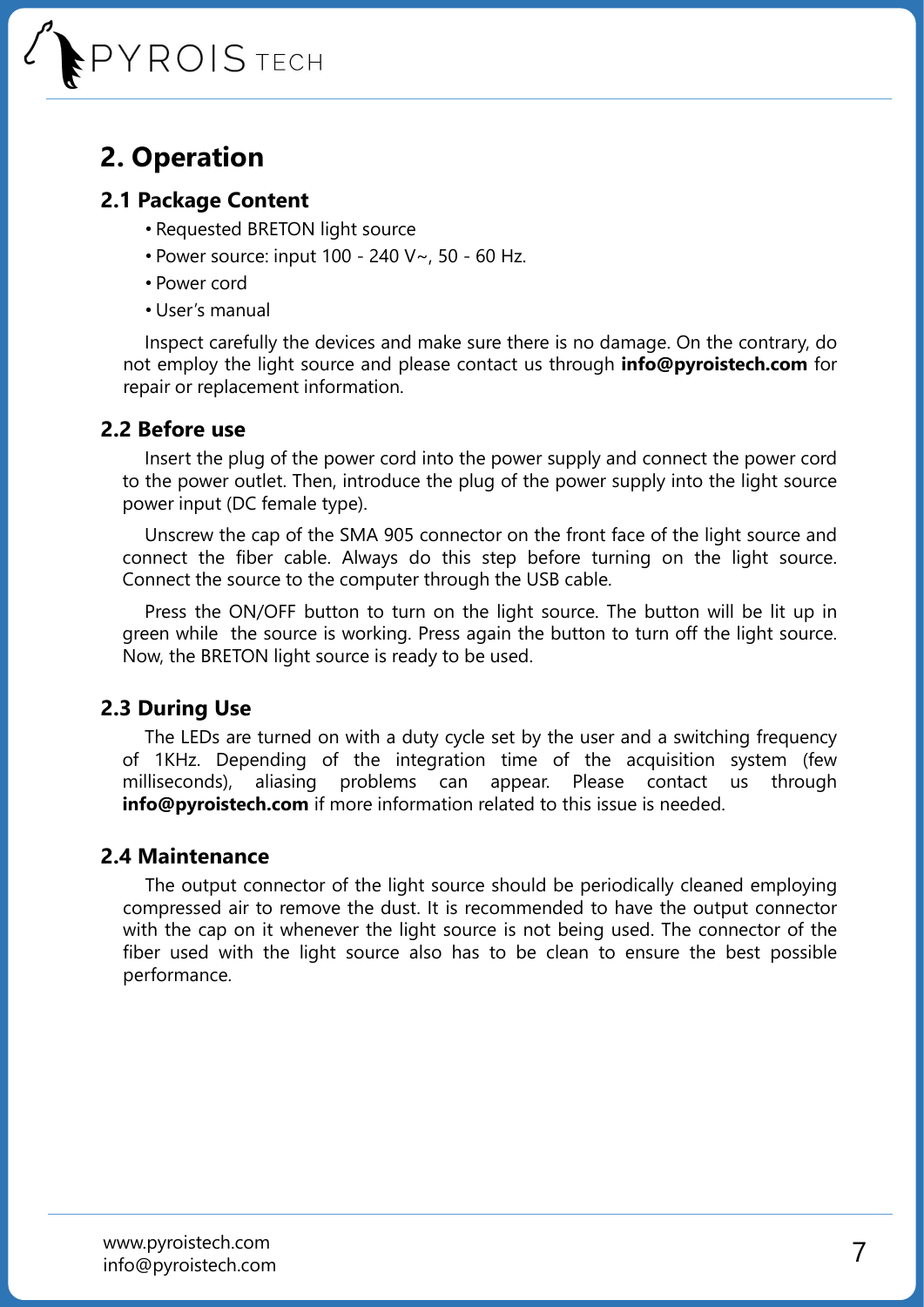<span id="page-7-0"></span>

### **2.5 BRETON-series Diagrams**

|                         | Switch<br>(ON-OFF)                 |
|-------------------------|------------------------------------|
| $\overline{2}$          | <b>SMA 905</b><br>output connector |
| 3                       | Touch screen                       |
| $\boldsymbol{\varPhi}$  | <b>USB connector</b>               |
| $\overline{\mathsf{L}}$ | Power input                        |



**Side view**

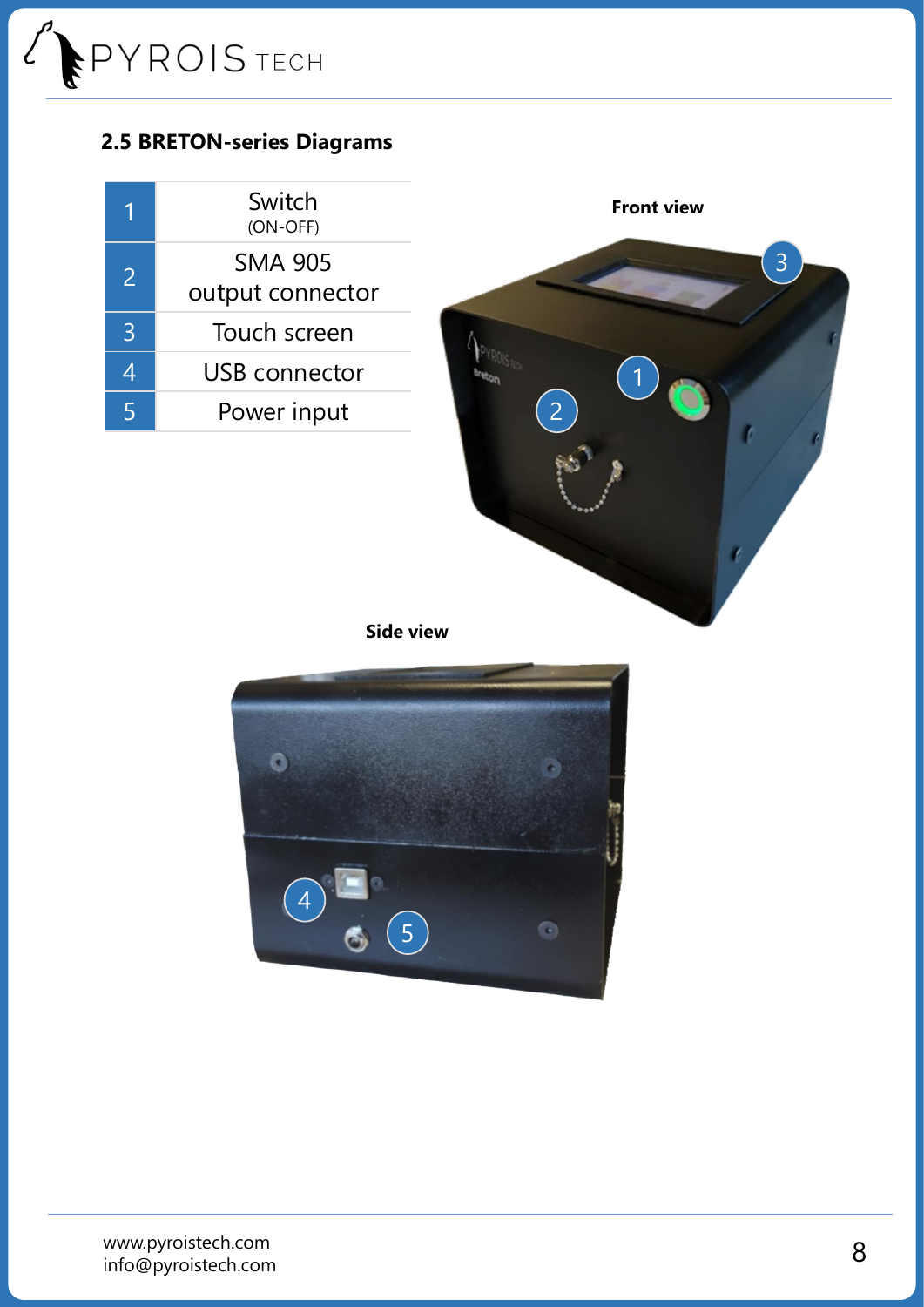<span id="page-8-0"></span>

### **2.6 Touch screen**

The operation of the touch screen is explained in the manual with the model BRETON 12, but the operation for the rest of the models is analogous.

### 2.6.1 Initial screen



Figure 1. Initial screen

#### ➢ **General ON/OFF button (1)**

- If all the LEDs are **OFF**, the general ON/OFF button will be **OFF** (grey). By pressing it, the general button changes to the **ON** state (light green) and all the LEDs will be turned **ON** with the 100% of its power.
- If one or more LEDs are **ON**, whatever the output power, the general ON/OFF button will be **ON** (light green). By pressing it, the general button changes to the **OFF** state (grey) and all the LEDs will be turned **OFF**. A single LED can be turned OFF by keeping its rectangle (**2**) pressed several seconds.

#### ➢ **LEDs section**

Each LED contained in the BRETON light source possesses a small rectangle (**2**) in the initial screen with its wavelength (**3**) and the percentage of the nominal output current (**4**) from 0% to 100%.

If there are several LEDs that have the same wavelength, their current will be set to the same percentage. To adjust the current of each LED/LEDs with the same wavelength (see **Figure 2** on the next [page](#page-9-0)), please touch the rectangle.

#### 2.6.2 Control of the output current of the LEDs

On the top left corner of the screen (**1**), see **Figure 2** on the next [page,](#page-9-0) the central wavelength of the LED is indicated. On the right, the percentage of the nominal output current of the LED can be adjusted from 0% to 100% with the following controls:

- *LED ON/OFF button* (**2**):
	- This button is **OFF** (grey) if the percentage is equal to 0%. By pressing it, it will change to the **ON** state (light green) and the output power will be set to 100%.
	- This button is **ON** (light green) if the percentage is higher than 0%. By pressing it, it will change to the **OFF** state (grey) and the output power will be set to 0%.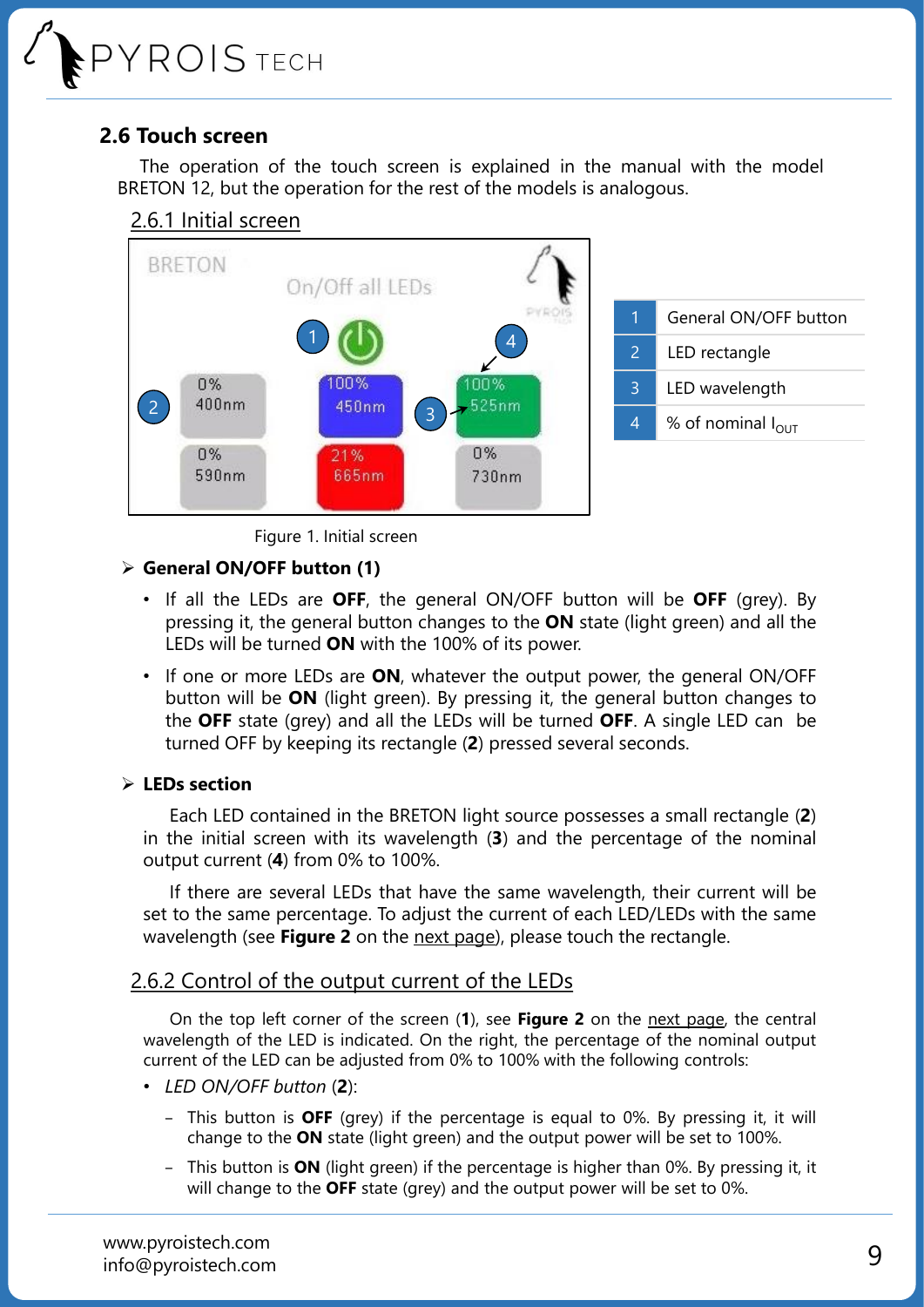<span id="page-9-0"></span>



Figure 2. LED screen

• *Keypad* (**3**): by clicking on the number, a keypad will appear (**Figure 3**). A percentage 0%-100% can be introduced by using it. You can erase a digit by pressing 'DEL'. Press 'OK' to confirm the percentage. If the value introduced is higher than 100%, it will be replaced by the previous valid percentage.

|   | 48             |   |             |
|---|----------------|---|-------------|
| 7 | $\,8\,$        | 9 | DEL         |
|   | 5              | 6 | OK          |
|   | $\overline{2}$ | 3 | $\mathbf 0$ |

Figure 3. Keypad

- Arrows (**4**): using the up/down arrows will increase/decrease the current percentage of the nominal output power by 1%.
- *Slide bar* (**5**): it permits you to adjust the output power from 0% to 100%. Please press slightly on the right of the slide bar to control it. While dragging the slide bar, it will be in yellow, and it will change to green once a value has been selected.

On the bottom of the screen, if we click on "Spectrum view" (**6**), we will see the spectral power distribution of the corresponding LED (see **Figure 4**). The arrow (**7**) enables to return to the initial screen.



The y axis is the output power of the LED in arbitrary units, where 1 corresponds to the maximum. The x axis is the wavelength in nm.

By pressing the screen, you will be returned to the LED screen (see **Figure 2**).

Figure 4. Spectrum view screen

[www.pyroistech.com](https://www.pyroistech.com/)  www.pyroistech.com 10<br>[info@pyroistech.com](mailto:info@pyroistech.com) 10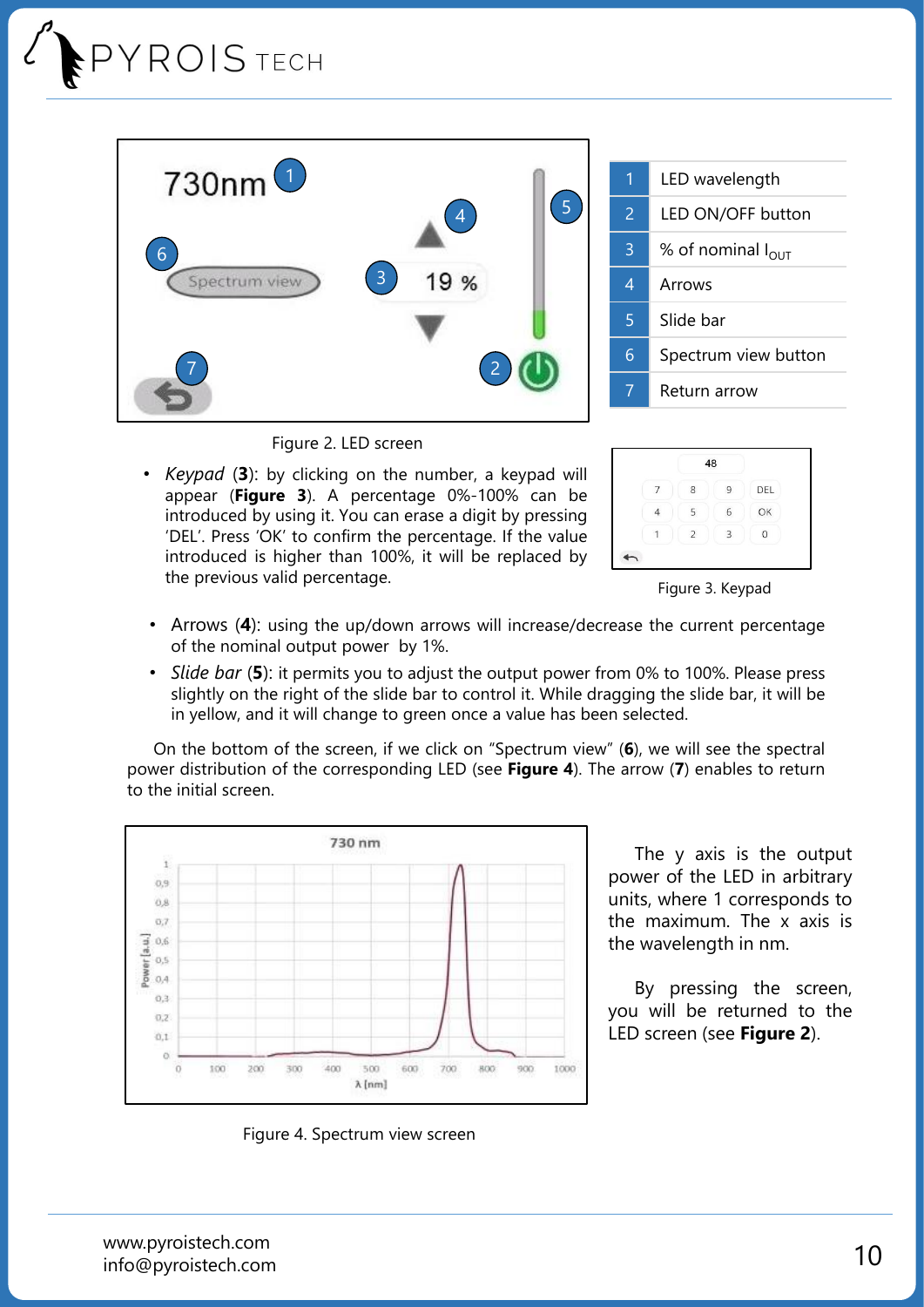<span id="page-10-0"></span>

### **2.7 USB connection**

The aim of the USB connection is to allow the user to control the output current of each LED through the computer. This option permits to remotely command the source through a VPN connection, for instance; avoiding the inconvenience of physically going to the laboratory to check or adjust the equipment. An app is provided (contact us through **[info@pyroistech.com](mailto:info@pyroistech.com)** for more information) for this purpose.

#### 2.7.1 App: Connection

Initially, only the buttons "UPDATE" and "CONNECT" are available. In order to effectively connect the BRETON light source to the computer, these steps must be followed:

- Click on the "UPDATE" button (**1**) to update the list of ports used by the devices connected to the computer.
- Select on the drop-down menu (**2**) to the right of the "UPDATE" button the port that corresponds to the BRETON multiLED light source.
- Click on the "CONNECT" button (**3**).



Figure 5. Main window of the app. Connection.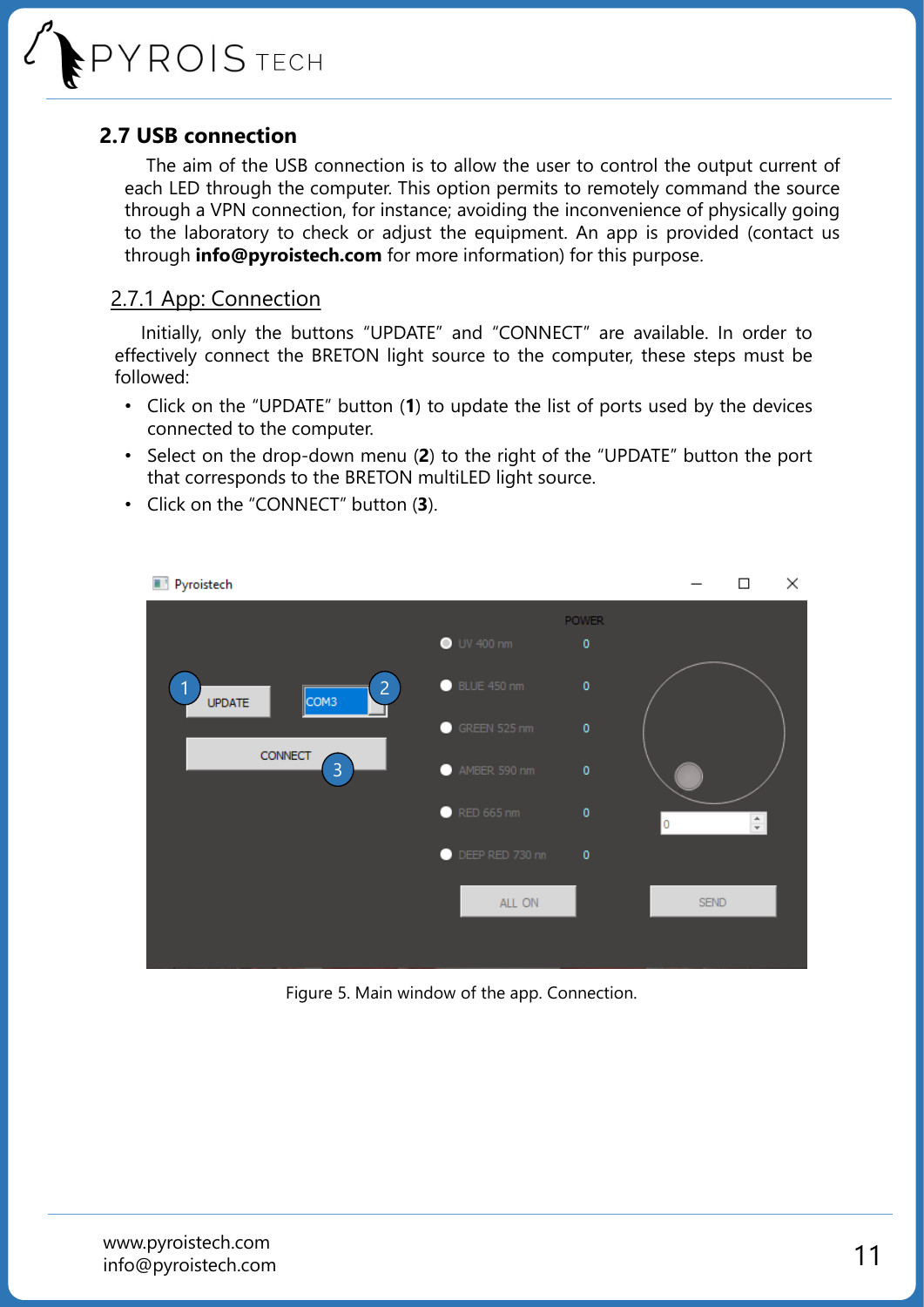<span id="page-11-0"></span>

#### 2.6.2 App: Control

Once the connection has been made, the rest of the menu, that enables to control the current through each LED, will be active. The connection between the computer and the BRETON light source can be closed at any time by clicking on "DISCONNECT" (**4**).

- In the LEDs list (**5**), each wavelength can be selected by clicking on the button located at its left.
- Once one wavelength has been selected, the current through the corresponding LED or LEDs can be varied from 0 to 100% of its nominal value by using the wheel (**6**), the arrows (**7**) or by directly introducing the desired value (**8**).
- After each change, the button "SEND" (**9**) has to be pressed to update the new value of the current of the corresponding LED in the BRETON light source. The selected percentage can be seen on the right of the LEDs list (**5**).
- All the LEDs can be turned ON with their maximum current by pressing the "ALL ON" button (**10**). If the button is clicked, it will change to "ALL OFF", enabling to turn off all the LEDs at the same time.

![](_page_11_Picture_7.jpeg)

Figure 6. Main window of the app. Control.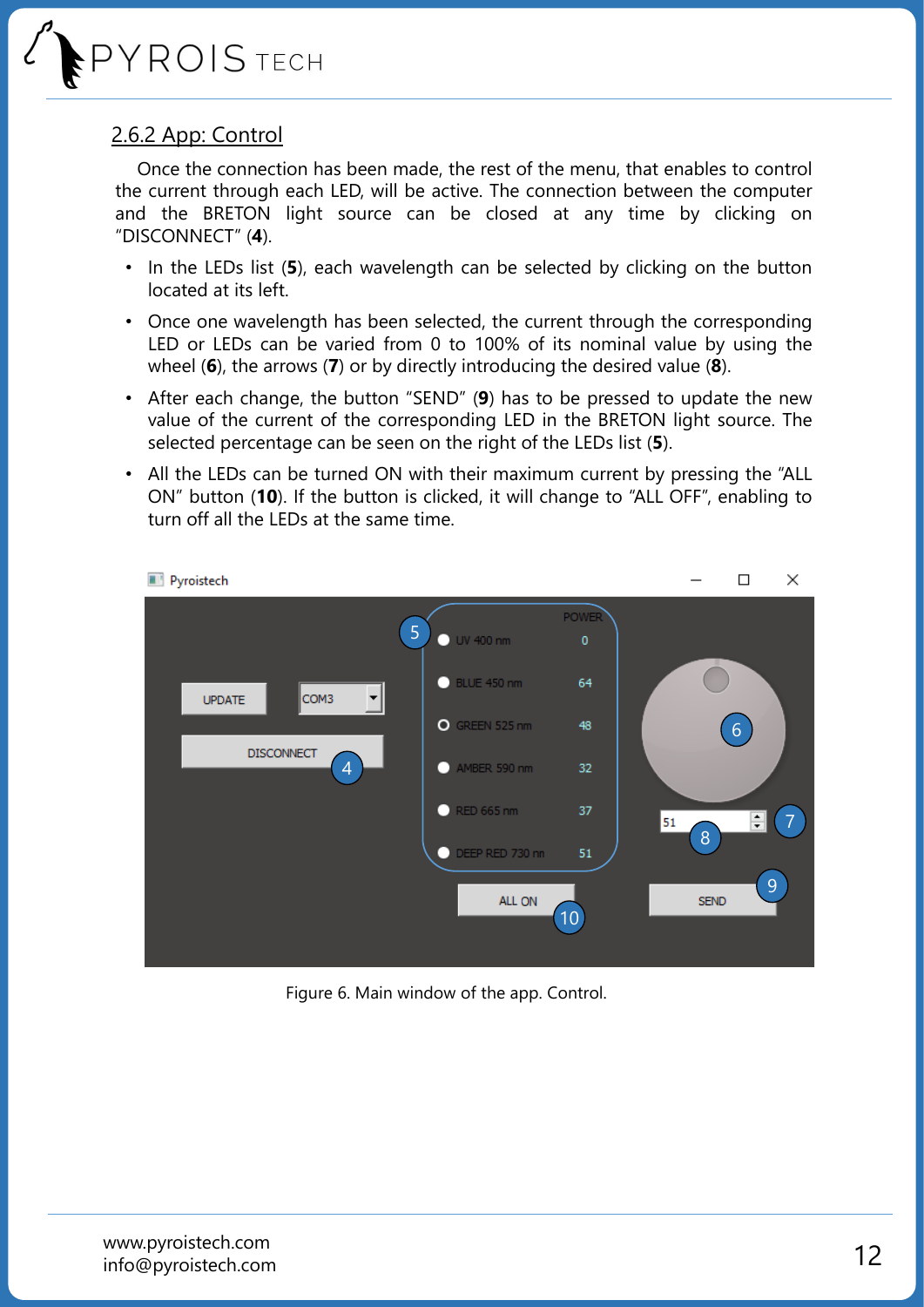<span id="page-12-0"></span>![](_page_12_Picture_0.jpeg)

# **3. Important Notes**

#### Before operation

- Do not remove or alter any installed safety device on this equipment. Doing so will cancel your warranty and create an unsafe operating environment.
- There are NO user serviceable parts inside. Dangerous currents are present in this device. Only allow qualified personnel to service this unit.
- Inspect this unit and its power supply before using it for the first time. Do not use the unit if it is damaged in any way. Contact us for repair or replacement information.

#### During operation

- Do not cover the source or obstruct the air flow for its refrigeration. Avoid exposure to direct sun light. A rise in the light source's temperature could affect its operation or even damage its components.
- The output connector of the light source may get hot during operation. After its employment, allow enough time to cool down before handling.
- The equipment should not be used adjacent to or stacked with other equipment. If adjacent or stacked use is necessary, the equipment should be observed to verify normal operation in the configuration in which it will be used.

#### Eye safety

• Optical radiation can damage your eyes. Do NOT stare directly at the light beam.

![](_page_12_Picture_12.jpeg)

**CAUTION !** Do NOT stare directly at the light beam

• Proper protective eyewear must be worn when using light sources that emit UV radiation. Avoid exposure to the beam. It is hazardous to skin and eyes ,and may cause cancer.

![](_page_12_Picture_15.jpeg)

![](_page_12_Picture_16.jpeg)

• Non visible infrared light, which can be hazardous depending on total system configuration (including, but not limited to optics, drive current and temperature). Observe safety precaution given in IEC 62471 when operating these light sources.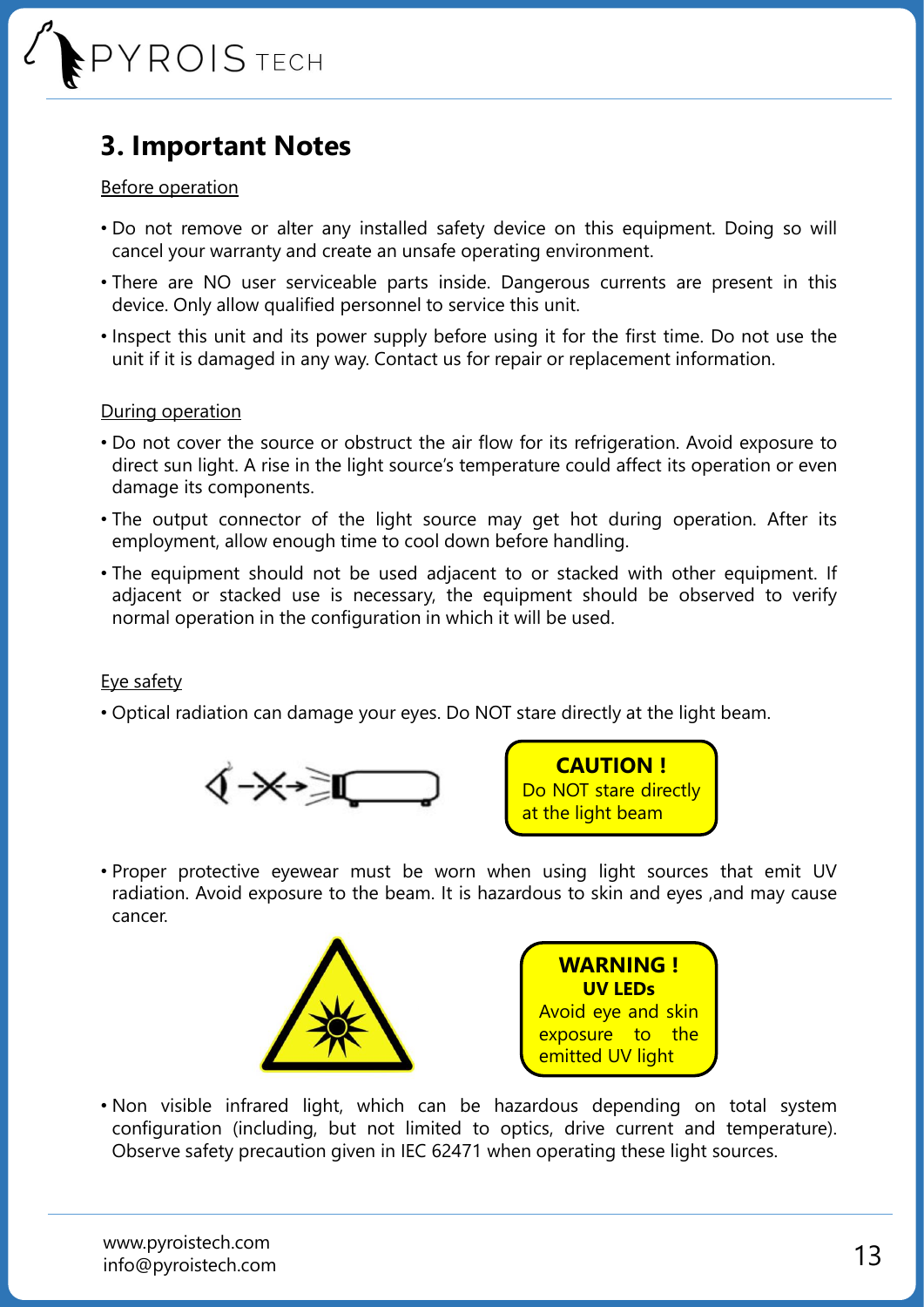<span id="page-13-0"></span>![](_page_13_Picture_0.jpeg)

Electromagnetic Compatibility

- Portable RF communications equipment (including peripherals such as antenna cables and external antennas) should be used no closer than 30 cm (12 inches) to any part of this equipment. Otherwise, degradation of the performance of this equipment could result.
- The use of cables, power supplies, transformers and accessories other than those specified by Pyroistech S.L., in addition to not being covered by the warranty, may lead to increased emissions and/or decreased electromagnetic compatibility.

# **4. Warranty**

Pyroistech's general warranty for a product has a 1 year duration.

This warranty includes repairs and replacement of damaged parts due to a malfunction of the source, as long as said malfunction can be attributed to errors made in the manufacture of it by Pyroistech SL, not to a punctual misuse of the source or to a continued incorrect employment of it by the user, whether conscious or unconscious, due to not having followed the operation recommendations indicated by Pyroistech SL

There is the possibility of extending this guarantee. For more information, contact Pyroistech S.L.

# **5. Compliance**

This device complies the following standards:

![](_page_13_Picture_10.jpeg)

EMC 2014/30/EU RoHS-compliant

![](_page_13_Picture_12.jpeg)

Federal Communications Commision

Contact Pyroistech S.L. if you require more information about the electromagnetic compatibility of the product.

![](_page_13_Picture_15.jpeg)

If you consider that the product has reached the end of its useful life and you want to dispose of it, you can contact Pyroistech S.L. so that it is in charge of its management.

![](_page_13_Picture_17.jpeg)

[www.pyroistech.com](https://www.pyroistech.com/)  [info@pyroistech.com](mailto:info@pyroistech.com)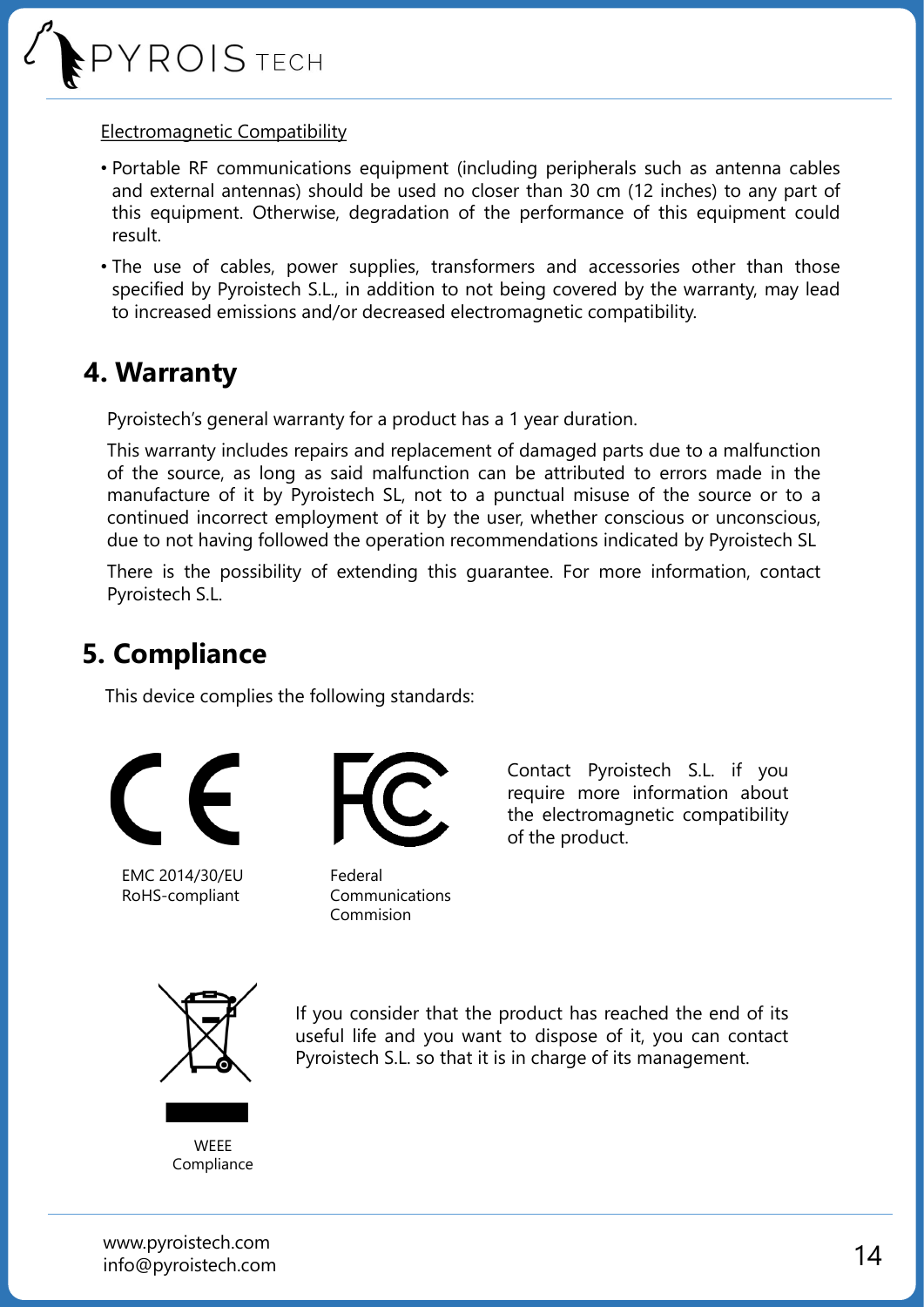![](_page_14_Picture_0.jpeg)

| <b>Version</b> | <b>Date</b>                 | <b>Description</b>    |
|----------------|-----------------------------|-----------------------|
| 1.0            | 5 <sup>th</sup> August 2021 | <b>First Document</b> |